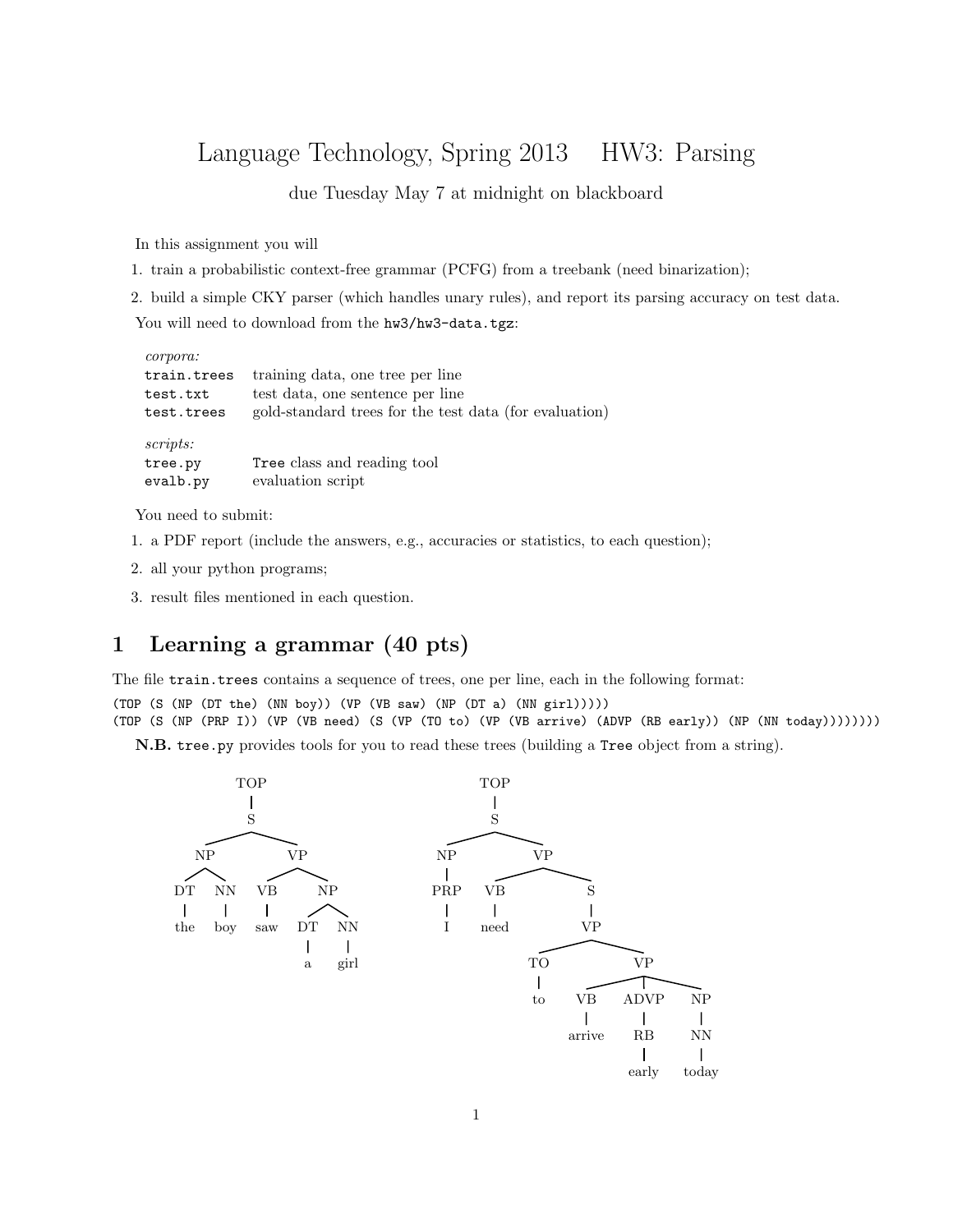Note that the second example is particularly interesting because it covers

- unary rules on preterminals like NP  $\rightarrow$  PRP and NP  $\rightarrow$  NN;
- unary rules on nonterminals like  $S \rightarrow VP$  and TOP  $\rightarrow S$ ;
- ternary rules like VP -> VB ADVP NP (so that you need binarization).

Your job is to learn a probabilistic context-free grammar (PCFG) from these trees.

Q1.a Preprocessing: replace all one-count words (those occurring only once, *case-sensitive*) with  $\langle$ unk>:

cat train.trees | python replace\_onecounts.py > train.trees.unk 2> train.dict

where train.trees.unk is the resulting trees with  $\langle \text{unk} \rangle$  symbols, and train.dict is a file of words which appear more than once (one word per line). **Explain why we do this.** 

Q1.b Binarization: we binarize a non-branching tree (recursively) in the following way:



cat train.trees.unk | python binarize.py > train.trees.unk.bin

What are the properties of this binarization scheme? Why we would use such a scheme? (What are the alternatives, and why we don't use them?)

Q1.c Learn a PCFG from trees:

cat train.trees.unk.bin | python learn\_pcfg.py > grammar.pcfg.bin

The output grammar.pcfg.bin should have the following format:

TOP TOP -> S # 1.0000 S -> NP VP # 0.8123 S -> VP # 0.1404 VP -> VB NP # 0.3769 VB -> saw # 0.2517 ...

where the first line (TOP) denotes the start symbol of the grammar, and the number after  $\#$  in each rule is its probability, with four digits accuracy.

We group rules into three categories: binary rules  $(A \rightarrow B C)$ , unary rules  $(A \rightarrow B)$ , and lexical rules  $(A \rightarrow w)$ . How many rules are there in each group?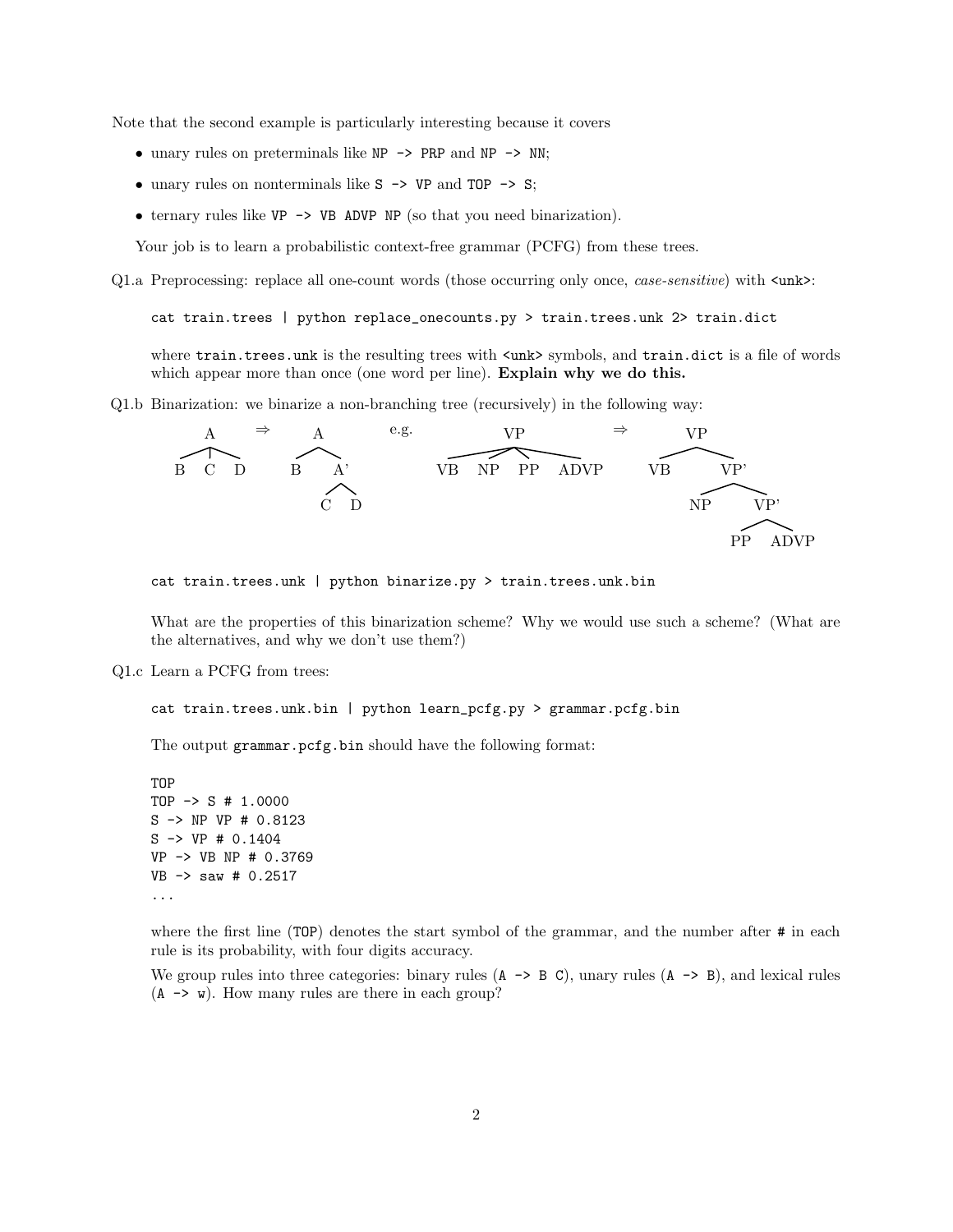## 2 CKY Parser (60 pts)

Now write a CKY parser that takes a PCFG and a test file as input, and outputs, for each sentence in the test file, the best parse tree in the grammar. For example, if the input file is

the boy saw a girl I need to arrive early today

the output (according to some PCFG) could be:

(TOP (S (NP (DT the) (NN boy)) (VP (VB saw) (NP (DT a) (NN girl))))) (TOP (S (NP (PRP I)) (VP (VB need) (S (VP (TO to) (VP (VB arrive) (ADVP (RB early)) (NP (NN today))))))))

- Q2.a Design a toy grammar toy.pcfg and its binarized version toy.pcfg.bin such that the above two trees are indeed the best parses for the two input sentences, respectively. How many strings do these two grammars generate?
- Q2.b Write a CKY parser. Your code should have the following input-output protocol:

cat toy.txt | python cky.py toy.pcfg.bin > toy.parsed

Verify that you get the desired output in toy.parsed. Note that your output trees should be debinarized (see examples above).

Q2.c Now that you passed the toy testcase, apply your CKY parser to the real test set:

cat test.txt | python cky.py grammar.pcfg.bin > test.parsed

Your program should handle (any levels of) **unary rules** correctly, even if there are unary cycles.

How many sentences failed to parse? Your CKY code should simply output a line

NONE

for these cases (so that the number of lines in test.parsed should be equal to that of test.txt). What are main reasons of parsing failures?

Q2.d Now modify your parser so that it first replaces words that appear once or less in the training data:

cat test.txt | python cky.py grammar.pcfg.bin train.dict > test.parsed.new

Note that:

- train.dict should be treated as an optional argument: your CKY code should work in either case! (and please submit only one version of cky.py).
- your output tree, however, should use the original words rather than the  $\langle$ unk> symbol. Like binarization, it should be treated as internal representation only.

Now how many sentences fail to parse?

Q2.e Evaluate your parsing accuracy by

python evalb.py test.trees test.parsed python evalb.py test.trees test.parsed.new

Report the labeled precisions, recalls and F-1 scores of the two parsing results. Do their differences make sense?